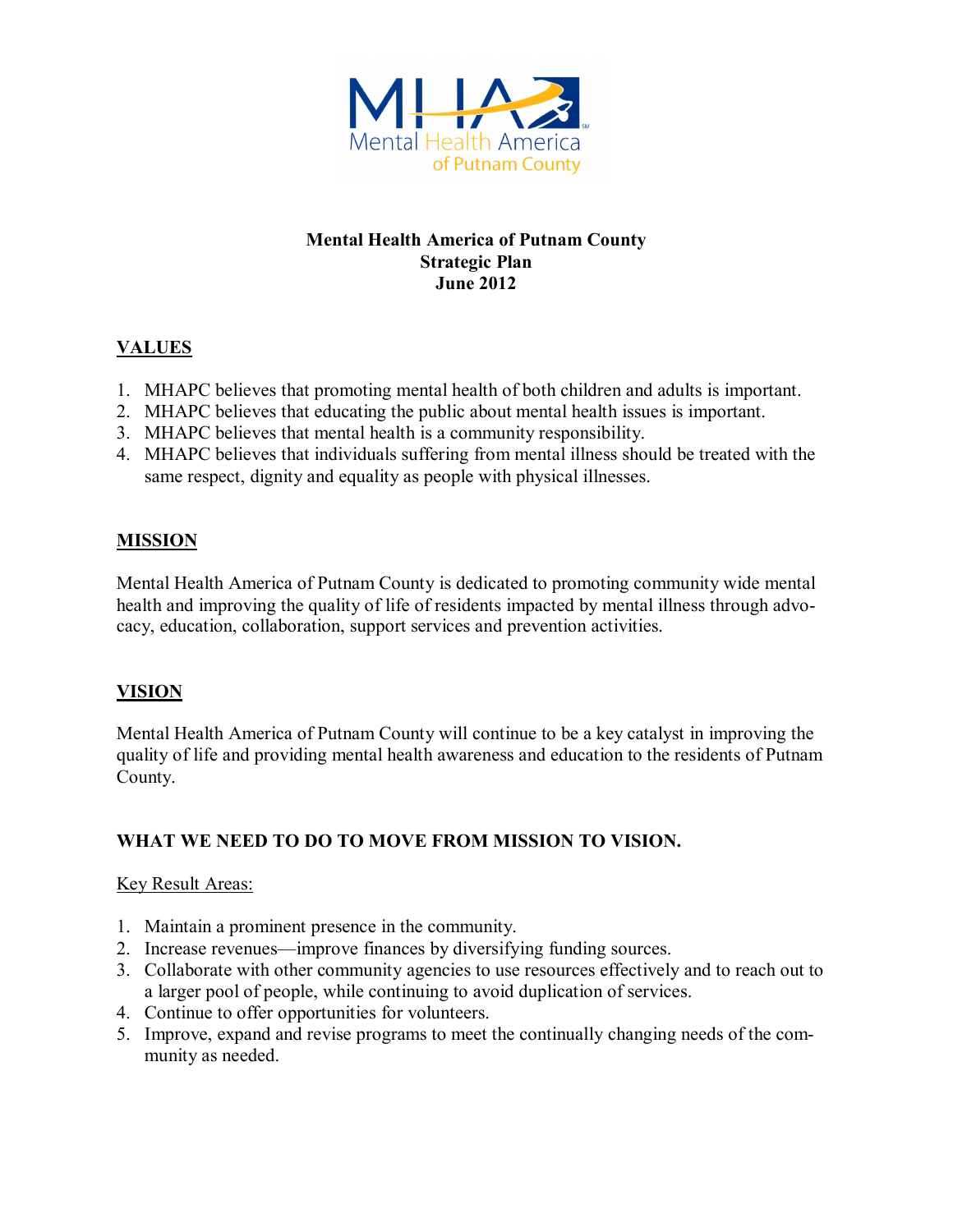### **Support Key Result Areas with strategic objectives:**

*1. Key Result Area: Maintain prominent presence in the Community.* 

Strategic Objective — Increase public awareness of our agency:

### *Action Steps:*

- 1. MHAPC will provide 4 to 6 Education Series Programs annually.
- 2. Continue to make presentations about MHAPC to community organizations. (Rotary, Kiwanis, PTO groups, Res-Care, local churches, etc.).
- 3. Continue to provide Puppet Power programs in all schools annually. Continue to offer this program to local pre-schools and look into adding other groups.
- 4. Provide mental health interest articles in the *Banner* and *Chamber Times*.
- 5. Utilize other forms of media as appropriate ( Radio, Public Access television.).

#### *2. Key Result Area: Increase Revenues*

Strategic Objective — Seek additional sources to increase revenues

#### *Action Steps:*

- 1. Continue to build sustainable membership list with membership drives.
- 2. Actively seek new donors.
- 3. Continue existing fundraisers, while actively looking for new fundraising opportunities.
- 4. Continue to look for appropriate new grant opportunities. (Grants to support current programs rather than start-up funds for a new program.)
- *3. Key Result Area: Collaborate with other community agencies to share information and reduce the chances of duplication of services.*

Strategic Objective — Collaborate with other agencies.

### *Action Steps:*

- 1. Continue current collaborative efforts with National Night Out planning committee.
- 2. Continue current collaborative efforts with Child Abuse Prevention planning committee.
- 3. Will begin collaboration with Community Health Commission.
- 4. Work with other agencies on offering an Education Series program together, which will help in reaching a larger pool of people. (Family Support, Purdue Extension, senior living facilities, etc.)